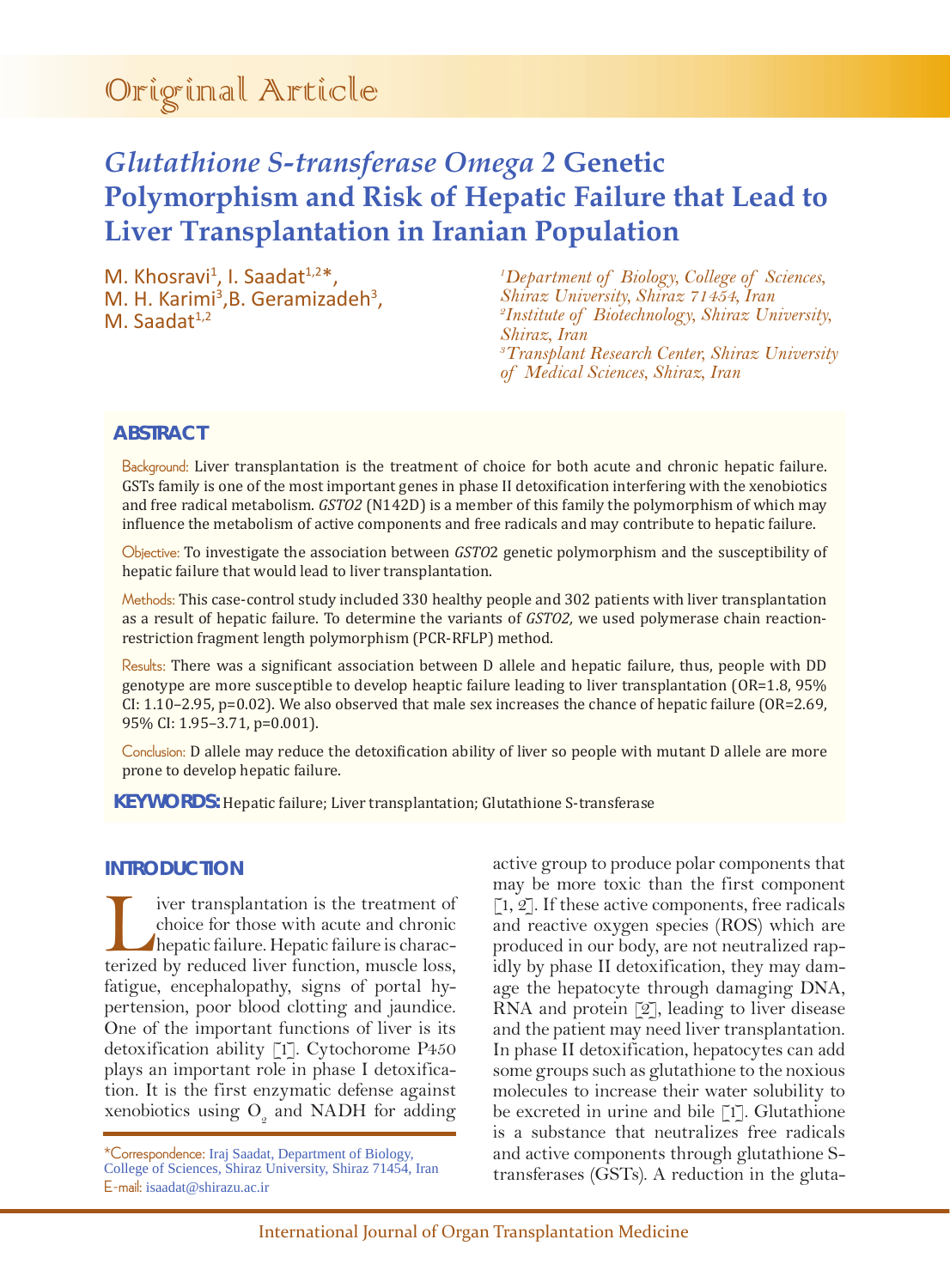#### GSTO2 polymorphism and risk of hepatic failure

thione level or GST enzyme activity leads to hepatocyte damage. Glutathione S-transferase family is the main enzyme in phase II detoxification and plays a critical role in xenobiotic and drug metabolism through glutathione binding catalysis. Polymorphism of GST family can affect the detoxification capacity and thus may cause cancer or other diseases [3].

The GSTs were categorized to several classes including omega (GSTO), zetta (GSTZ), mu (GSTM) and theta (GSTT) classes. GSTO class has two members—GSTO1 and GSTO2. The human GSTO2 is a protein with 243 amino acid residues with a Cysteine in its active site; it plays a major role in detoxification of arsenic. In human, the *GSTO2* is polymorphic with an N142D substitution in the coding region [4]. It is reported that the *GSTO2* Asp142 (D142) variant allozyme showed 20% reduction in level of expression compared with the level of the *GSTO2* wild type (N142) allozyme  $\lceil 5 \rceil$ .

*GSTO2* is expressed by whole cell body especially liver, kidney, skeletal muscles and prostate [4]. Polymorphism of *GSTO2* (N142D) is associated with many cancers such as colorectal  $[6]$ , gastric  $[7]$  and ovarian cancers  $[8]$ . This polymorphism would also have a role in asthma [9, 10] and hepatocellular carcinoma  $\lceil 11 \rceil$ .

The association of *GSTO2* (N142D) and hepatic failure has not been examined so far. Therefore, we conducted this study to investigate the association between *GSTO2* genetic polymorphism and the susceptibility of hepatic failure that would lead to liver transplantation.

#### **MATERIALS AND METHODS**

Buffy coat samples from 302 liver transplanted patients were collected from Namazi Hospital, Shiraz, southern Iran between 2007 and 2011. Blood samples were also taken from a control group consisting of 330 healthy age-matched people with no cancer or liver problem from Shiraz Transfusion Center. Medical information was collected from patients' medical re-



**Figure 1:** Genotyping of the *GSTO2* (N142D) polymorphism by *MboI* RFLP. From right to left the lanes are DNA size marker (100 bp ladder), intact (185 bp), ND genotype (185, 122 and 63 bp), DD genotype (122, 63 bp) and NN genotype (185 bp), respectively.

port. The study was approved by the Ethics Committee of Shiraz University. Informed consent was obtained from all participants.

DNA was extracted with DNP kit (CinnaGen Inc) according to manufacturer's instruction. The genotype of *GSTO2* N142D was determined by PCR-RFLP method as described previously [7]. The PCR-RFLP products corresponding to NN, ND and DD genotypes were separated by electrophoresis on 2% agarose gel (Fig 1).

To test the consistency of the genotyping and to detect any possible misgenotyping, 10% of samples selected at random were retested.

#### Statistical analysis SPSS17.0 (SPSS Inc., Chicago, IL, USA) was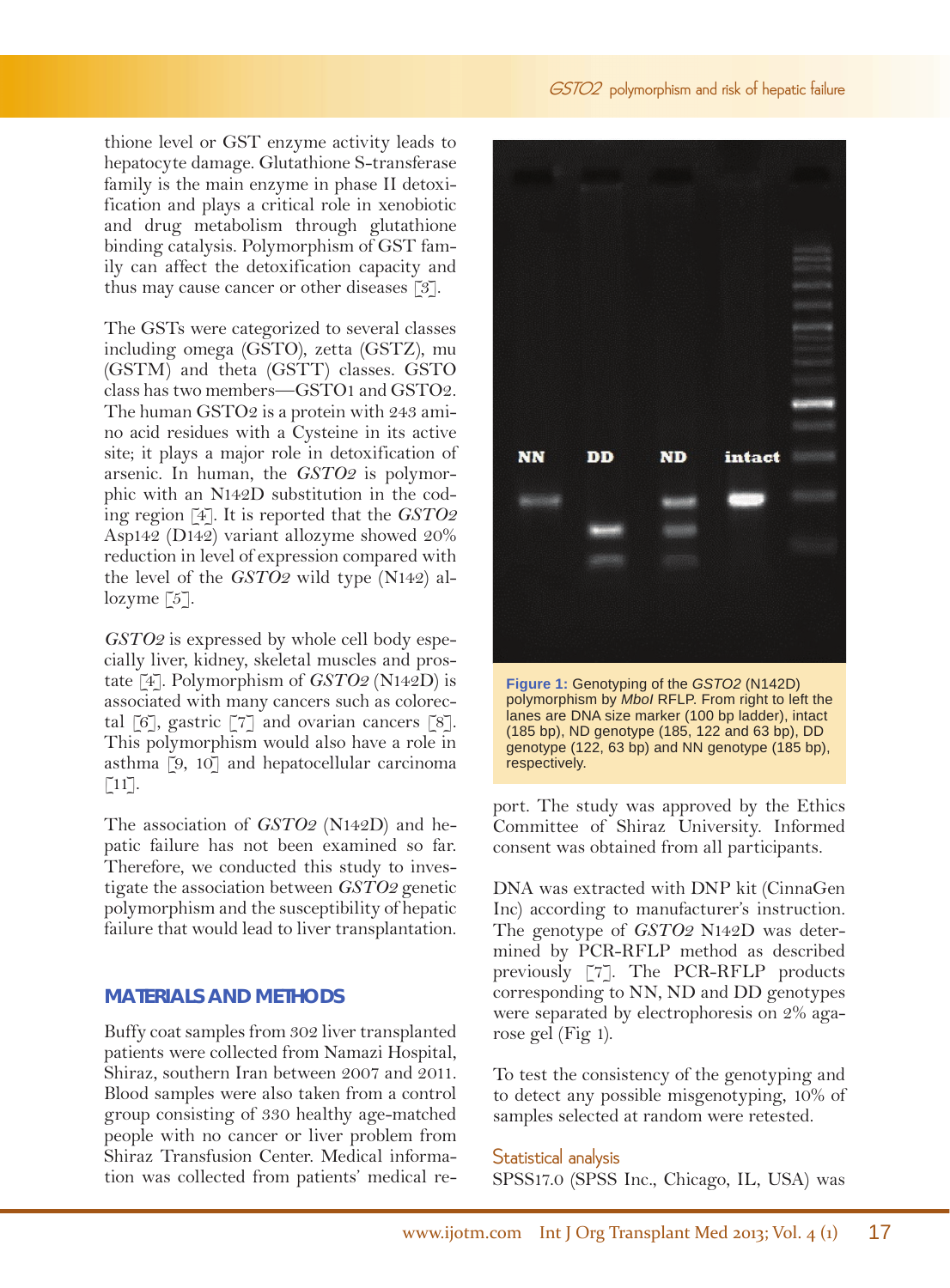

**Figure 2:** The underlying causes of hepatic failure

used for data analyses. We used *Studet's t* test for comparing means of two continuous variables.  $\chi^2$  test was used to study the deviation from Hardy-Weinberg equilibrium between the observed and expected genotype frequencies in healthy population. We used binary logistic regression analysis to determine the independent risk factors of developing liver problems. A p value <0.05 was considered statistically significant.

#### **RESULTS**

There was no discrepancy in retesting of results. The mean±SD age of the case group was 30.3±18.7 years. The mean±SD age of the control group was 36.3±12.7 years. Most of patients (37.7%) had cirrhosis; the rest had other underlying diseases (Fig 2).

The allelic frequency of 142D, and 142N in our control group was estimated to be 0.347, and 0.653, respectively. The genotypes of *GSTO2*

| Table 1: Association of GSTO2 (N142D) and hepatic failure that leads to LT |           |                |                   |         |
|----------------------------------------------------------------------------|-----------|----------------|-------------------|---------|
| Genotype                                                                   | $LT$ (%)  | Healthy $(\%)$ | OR (95% CI)       | p value |
| <b>NN</b>                                                                  | 94(31.1)  | 141 (42.7)     | Ref(1)            |         |
| <b>ND</b>                                                                  | 160(53.0) | 149 (45.2)     | $1.61(1.14-2.27)$ | 0.007   |
| <b>DD</b>                                                                  | 48 (15.9) | 40(12.1)       | $1.8(1.10-2.95)$  | 0.02    |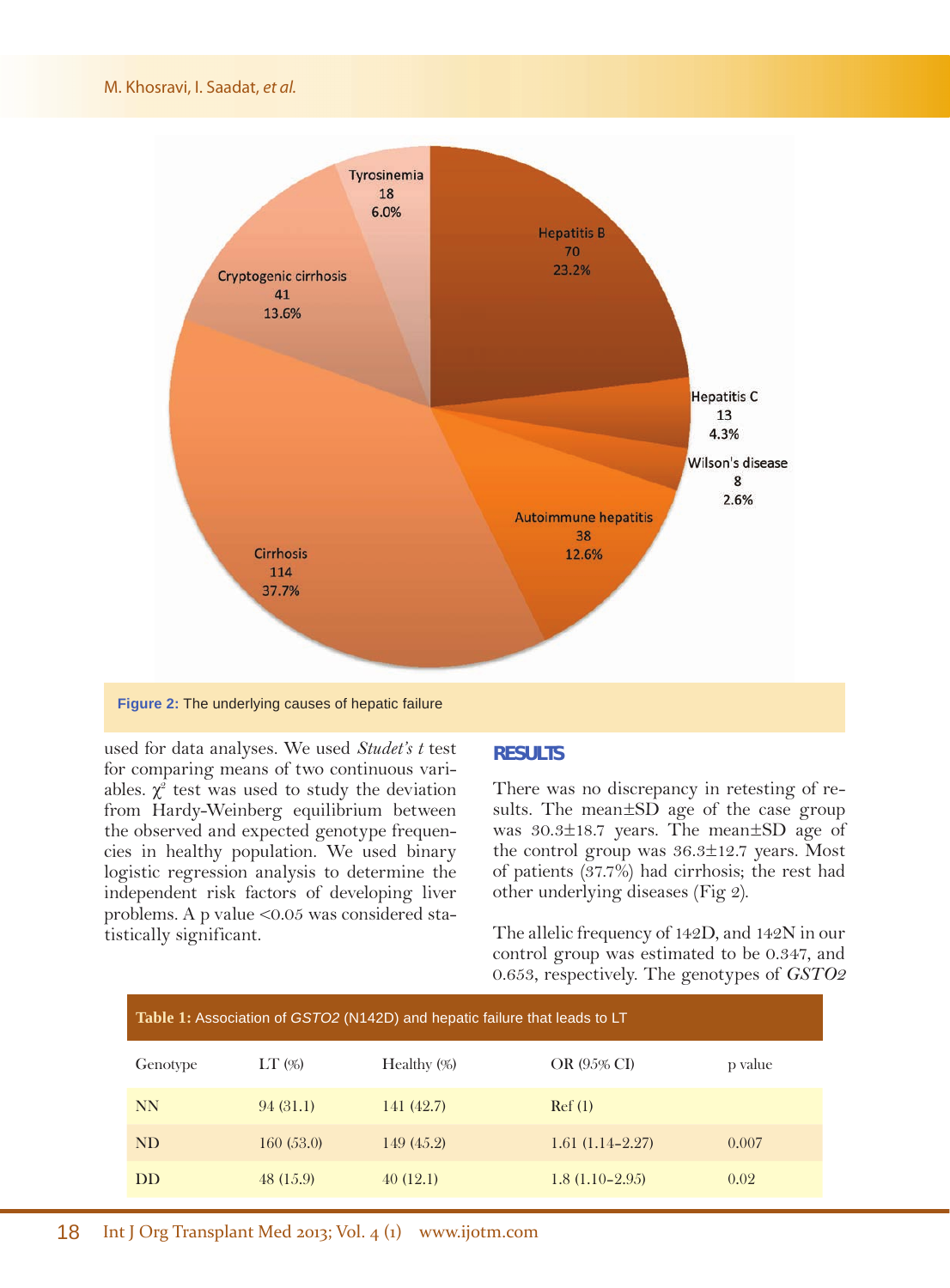N142D in the control group were in Hardy-Weinberg equilibrium  $(\chi^2=0.0042, df=1,$ p>0.05). Statistical analyses showed a significant association between *GSTO2* (N142D) polymorphism and hepatic failure that led to LT (Table 1). The *GSTO2* ND (OR=1.61, 95% CI: 1.14–2.27, p=0.007) and DD (OR=1.8, 95% CI:  $1.10-2.95$ ,  $p=0.02$ ) genotypes were associated with an increased risk of developing hepatic failure that led to LT as compared to NN genotype. Furthermore, we found that male sex was more prone to develop hepatic failure that led to LT (OR=2.69, 95% CI: 1.95–3.71, p=0.001).

# **DISCUSSION**

Several studies have shown that the polymorphism of *GSTO2* has a role in the colorectal, gastric and hepatocellular carcinoma [6-7, 11]. In 2011, it was shown that there is no association between *GSTM1* and *GSTT1* polymorphism and acute rejection of liver transplant [12]. However, the association of *GSTO2*  polymorphism and hepatic failure that would lead to LT has not yet been examined. In this study we showed that augmentation of D allele can increase the risk of hepatic failure that led to LT. It is reported that the GSTO2 Asp142 (D142) variant allozyme expresses 20% less than that of the GSTO2 wild type (N142) allozyme [5]. It is possible that the wild type genotype (NN) can metabolize the active components and free radical better, more rapidly and efficiently than the mutant genotypes (ND, DD), so that these noxious components have little time to damage hepatocytes; thus, a person with the mutant genotype is more sensitive to these components—peoples with ND and DD genotype for *GSTO2* are more prone to develop hepatic failure.

In our study, we observed that male sex was more prone to develop hepatic failure that led to LT. Previous studies showed that ovariectomy in rat would enhance formation of ROS which is blocked by progesterone  $\lceil 13, 14 \rceil$ . Since the progesterone level is higher in women than men, it is reasonable to presume that men have higher levels of ROS and thus are more prone to develop hepatic failure. However, since this is multifactorial, it is hard to conclude prematurely and further studies are needed.

#### **ACKNOWLEDGMENTS**

The authors are indebted to the participants for their close cooperation. This study was supported by Shiraz University and Transplant Research Center, Shiraz University of Medical Sciences.

# **CONFLICTS OF INTEREST:** None declared.

#### **REFERENCES**

- 1. Liska D. The Detoxification Enzyme Systems. *Altern Med Rev* 1998;**3**:187-98
- 2. Vermeulen NPE. Role of metabolism in chemical toxicity. In: Ioannides C, ed. Cytochrome P450: Metabolic and Toxicological Aspects. *Boca Raton* 1996;**2**:29-53.
- 3. Strange RC, Fryer AA. The glutathione S-transferases: influence of polymorphism on cancer susceptibility. *IARC Sci Publ* 1999;**148**:231-49.
- 4. Whitbread AK, Masoumi A, Tetlow N, *et al*. Characterization of the omega class of glutathione transferases. *Method Enzymol* 2005;**401**:78-99
- 5. Mukherjee B, Salavaggione OE, Pelleymounter LL, *et al*. Glutathione S-transferase omega 1 and omega 2 pharmacogenomics, *Drug Metab Dispos* 2006;*34*:1237-46
- 6. Masoudi M, Saadat I, Omidvari SH, *et al*. Asso- ciation between N142D genetic polymorphism of GSTO2 and susceptibility to colorectal cancer. *Mol Biol Rep* 2011;**38**:4309-13.
- 7. Masoudi M, Saadat I ,Omidvari SH, *et al*. Genetic polymorphisms of GSTO2, GSTM1, and GSTT1 and risk of gastric cancer. *Mol Biol Rep* 2009;**36**:781-84.
- 8. Morari EC, Lima AB, Bufalo NE, *et al*. Role of Glutathione-S-transferase and codon 72 of P53 genotypes in epithelial ovarian cancer patients. *J Cancer Res Clin Oncol* 2006;**132**:521-8.
- 9. Piacentini S, Verrotti A, Polimanti R, *et al*. Func- tional polymorphisms of GSTA1 and GSTO2 genes associated with asthma in Italian children. *Clin Chem Lab Med* 2011;**50**:311-5
- 10. Polimanti R, Piacentini S, Moscatelli B, *et al.* GSTA1, GSTO1 and GSTO2 gene polymorphisms in Italian asthma patients. *Clin Exp Pharmacol Physiol* 2010;**37**:870-2.